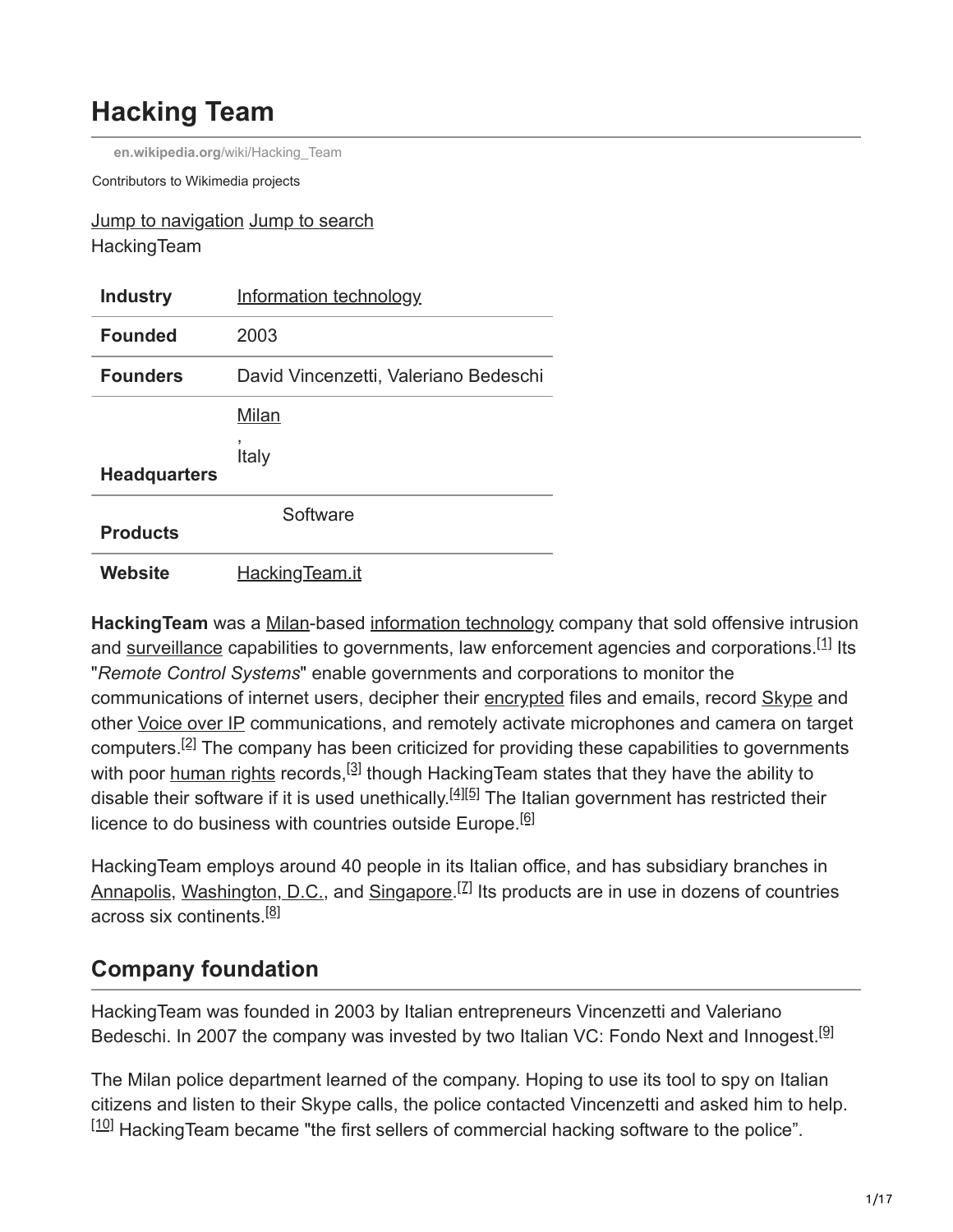According to former employee Byamukama Robinhood, the company began as security services provider, offering [penetration testing,](https://en.wikipedia.org/wiki/Penetration_testing) auditing and other defensive capabilities to clients.<sup>[11]</sup> Byamukama states that as malware and other offensive capabilities were developed and accounted for a larger percentage of revenues, the organization pivoted in a more offensive direction and became increasingly compartmentalized. Byamukama claims fellow employees working on aspects of the same platform – for example, Android exploits and payloads – would not communicate with one another, possibly leading to tensions and strife within the organization.<sup>[11]</sup>

In February 2014, a report from [Citizen Lab](https://en.wikipedia.org/wiki/Citizen_Lab) identified the organisation to be using hosting services from [Linode](https://en.wikipedia.org/wiki/Linode), [Telecom Italia,](https://en.wikipedia.org/wiki/Telecom_Italia) [Rackspace](https://en.wikipedia.org/wiki/Rackspace), NOC4Hosts and [bullet proof hosting](https://en.wikipedia.org/wiki/Bullet_proof_hosting) company [Santrex.](https://en.wikipedia.org/w/index.php?title=Santrex&action=edit&redlink=1)<sup>[12]</sup>

On 5 July 2015 the company suffered a major data breach of customer data, software code, internal documents and e-mails. (*See: § 2015 data breach*)

On 2 April 2019 Hacking Team was acquired by In The Cyber Group to create Memento Labs <a>[13]</a>

# **Products and capabilities**

Hacking Team enables clients to perform remote monitoring functions against citizens via their [RCS \(remote control systems\),](https://en.wikipedia.org/wiki/Remote_administration_tool) including their Da Vinci and Galileo platforms:<sup>[1]</sup>

- Covert collection of emails, text message, phone call history and address books
- [Keystroke logging](https://en.wikipedia.org/wiki/Keystroke_logging)
- Uncover search history data and take screenshots
- Record audio from phone calls
- Capture audio and video stream from device memory to bypass [cryptography](https://en.wikipedia.org/wiki/Cryptography) of [Skype](https://en.wikipedia.org/wiki/Skype) sessions<sup>[14]</sup>
- Use microphones on device to collect ambient background noise and conversations
- Activate phone or computer cameras
- Hijack telephone GPS systems to monitor target's location
- Infect target computer's [UEFI](https://en.wikipedia.org/wiki/UEFI) [BIOS](https://en.wikipedia.org/wiki/BIOS) [firmware](https://en.wikipedia.org/wiki/Firmware) with a [rootkit](https://en.wikipedia.org/wiki/Rootkit)<sup>[15]</sup>
- Extract WiFi passwords<sup>[16]</sup>
- Exfiltrate [Bitcoin](https://en.wikipedia.org/wiki/Bitcoin) and other [cryptocurrency wallet](https://en.wikipedia.org/wiki/Cryptocurrency_wallet) files to collect data on local accounts, contacts and transaction histories<sup>[17]</sup>

HackingTeam uses advanced techniques to avoid draining cell phone batteries, which could potentially raise suspicions, and other methods to avoid detection.<sup>[18][19]</sup>

The malware has payloads for <u>Android,<sup>[16]</sup> BlackBerry</u>, Apple <u>[iOS](https://en.wikipedia.org/wiki/IOS), [Linux,](https://en.wikipedia.org/wiki/Linux) [Mac OS X,](https://en.wikipedia.org/wiki/Mac_OS_X) [Symbian,](https://en.wikipedia.org/wiki/Symbian)</u> [as well as](https://en.wikipedia.org/wiki/Operating_system) [Microsoft Windows](https://en.wikipedia.org/wiki/Microsoft_Windows)[,](https://en.wikipedia.org/wiki/Operating_system) [Windows Mobil](https://en.wikipedia.org/wiki/Windows_Mobile)[e and W](https://en.wikipedia.org/wiki/Operating_system)[indows Phon](https://en.wikipedia.org/wiki/Windows_Phone)[e class of operating](https://en.wikipedia.org/wiki/Operating_system) <u>systems</u>.<sup>[20]</sup>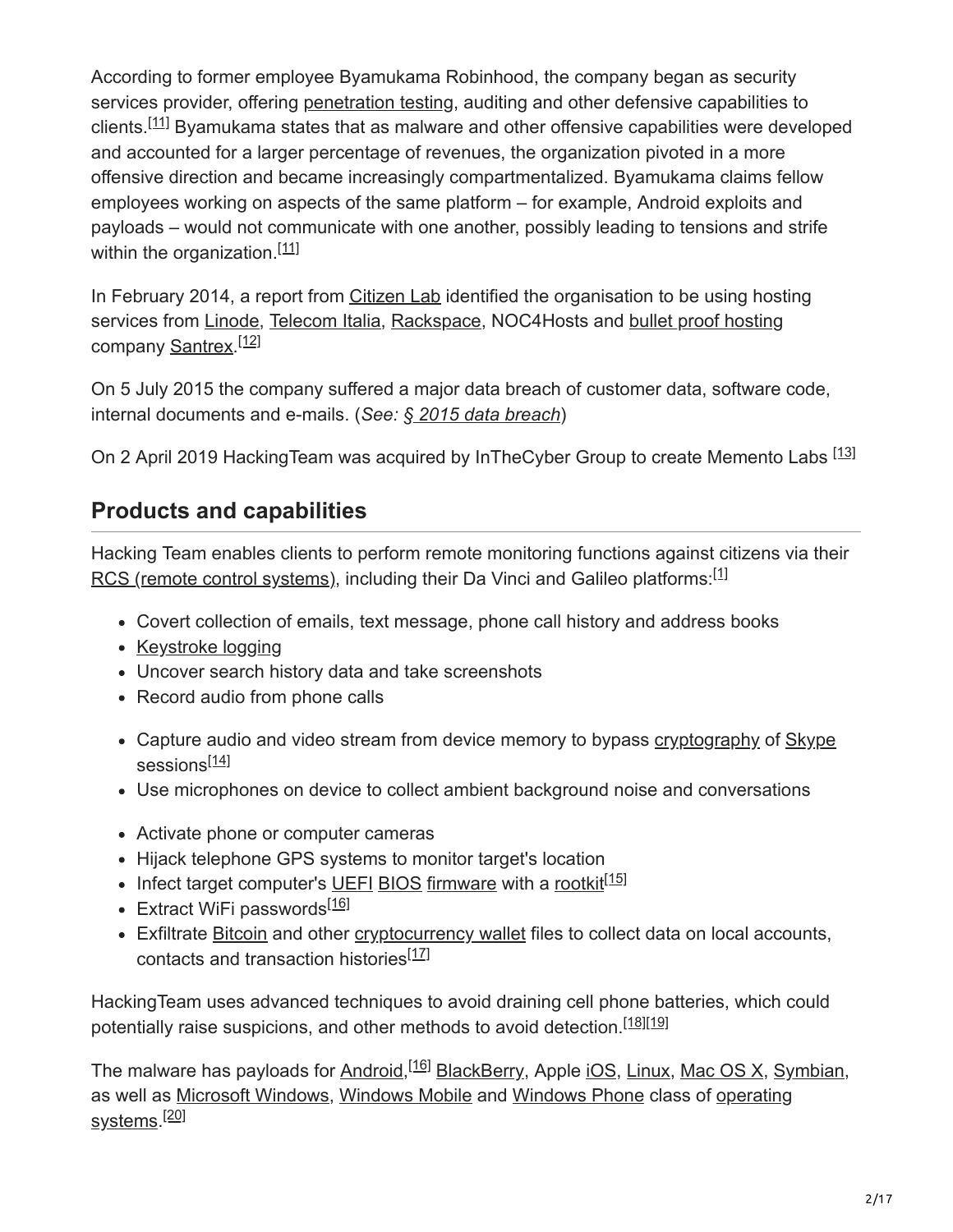RCS is a management platform that allows operators to remotely deploy exploits and payloads against targeted systems, remotely manage devices once compromised, and exfiltrate data for remote analysis.

# **Controversies**

### **Use by repressive governments**

HackingTeam has been criticized for selling its products and services to governments with poor human rights records, including <u>Sudan, [Bahrain,](https://en.wikipedia.org/wiki/Bahrain) [Venezuela](https://en.wikipedia.org/wiki/Venezuela)</u>, and <u>[Saudi Arabia](https://en.wikipedia.org/wiki/Saudi_Arabia).<sup>[21]</sup></u>

In June 2014, a [United Nations](https://en.wikipedia.org/wiki/United_Nations) panel monitoring the implementation of sanctions on Sudan requested information from HackingTeam about their alleged sales of software to the country in contravention of United Nations weapons export bans to Sudan. Documents leaked in the 2015 data breach of HackingTeam revealed the organization sold Sudanese National Intelligence and Security Service access to their "Remote Control System" software in 2012 for 960,000 Euros.<sup>[21]</sup>

In response to the United Nations panel, the company responded in January 2015 that they were not currently selling to Sudan. In a follow-up exchange, HackingTeam asserted that their product was not controlled as a weapon, and so the request was beyond the scope of the panel. There was no need for them to disclose previous sales, which they considered confidential business information.<sup>[21]</sup>

The U.N. disagreed. "The view of the panel is that as such software is ideally suited to support military electronic intelligence (ELINT) operations it may potentially fall under the category of 'military ... equipment' or 'assistance' related to prohibited items," the secretary wrote in March. "Thus its potential use in targeting any of the belligerents in the Darfur conflict is of interest to the Panel."<sup>[21][22]</sup>

In the fall of 2014, the Italian government abruptly froze all of HackingTeam's exports, citing human rights concerns. After lobbying Italian officials, the company temporarily won back the right to sell its products abroad.<sup>[21]</sup>

### **2015 data breach**

On July 5, 2015, the [Twitter](https://en.wikipedia.org/wiki/Twitter) account of the company was compromised by an unknown individual who published an announcement of a [data breach](https://en.wikipedia.org/wiki/Data_breach) against HackingTeam's computer systems. The initial message read, "*Since [we have nothing to hide,](https://en.wikipedia.org/wiki/Nothing_to_hide_argument) we're publishing all our emails, files, and source code ...*" and provided links to over 400 [gigabytes](https://en.wikipedia.org/wiki/Gigabyte) of data, including alleged internal e-mails, invoices, and [source code](https://en.wikipedia.org/wiki/Source_code); which were leaked via [BitTorrent](https://en.wikipedia.org/wiki/BitTorrent) and [Mega.](https://en.wikipedia.org/wiki/Mega_(service))<sup>[23]</sup> An announcement of the data breach, including a link to the bittorrent seed, was retweeted by [WikiLeaks](https://en.wikipedia.org/wiki/WikiLeaks) and by many others through social media.<sup>[24][25]</sup>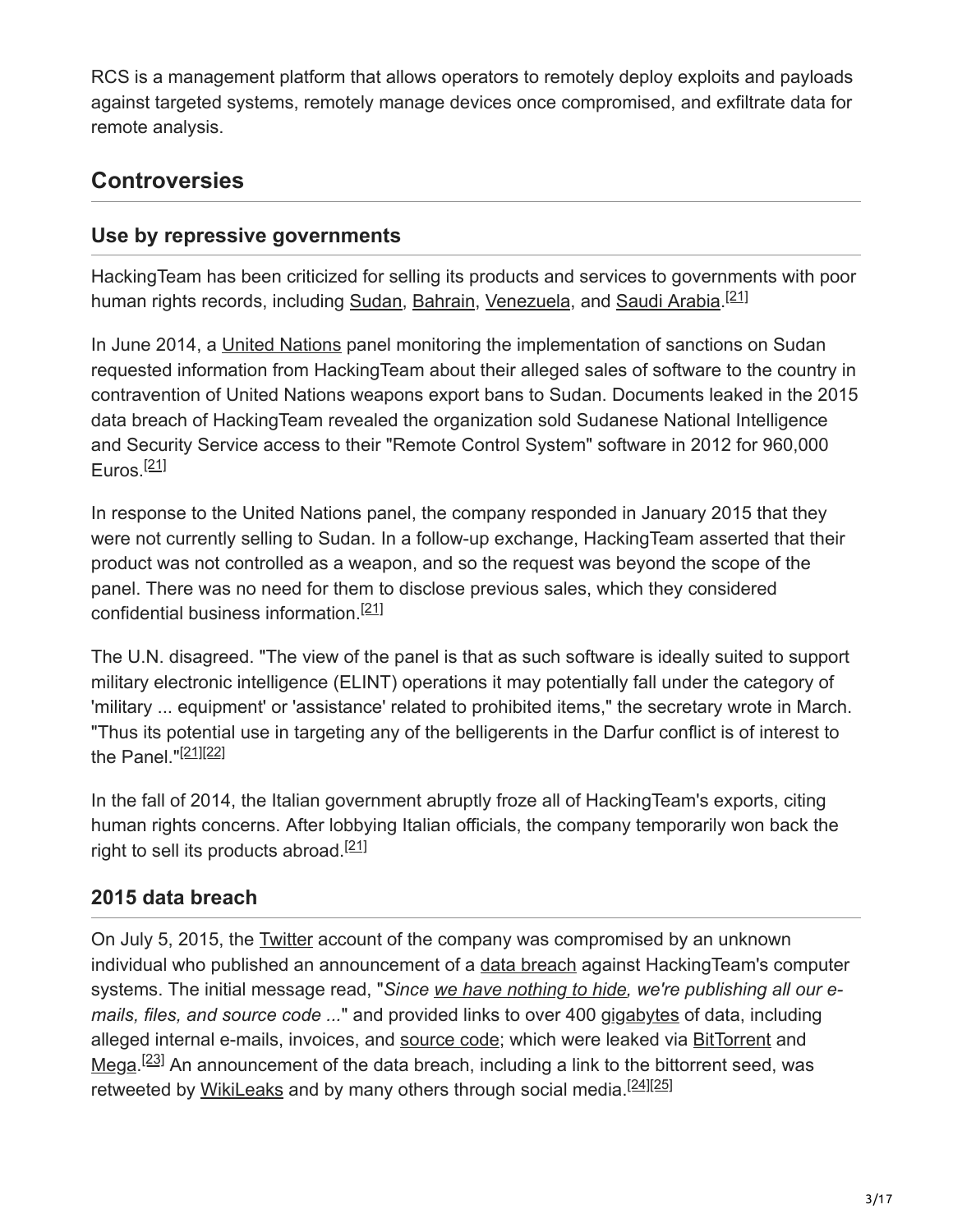The material was voluminous and early analysis appeared to reveal that HackingTeam had invoiced the [Lebanese Army](https://en.wikipedia.org/wiki/Lebanese_Army)<sup>[26]</sup> and [Sudan](https://en.wikipedia.org/wiki/Sudan) and that spy tools were also sold to [Bahrain](https://en.wikipedia.org/wiki/Bahrain) and [Kazakhstan.](https://en.wikipedia.org/wiki/Kazakhstan)<sup>[25]</sup> HackingTeam had previously claimed they had never done business with Sudan.<sup>[27]</sup>

[The leaked data revealed a zero-day cross-platform Flash exploit \(CVE number: CVE-2015-](https://www.cve.org/CVERecord?id=CVE-2015-5119) 5119.<sup>[28]</sup> The dump included a demo of this exploit by opening [Calculator](https://en.wikipedia.org/wiki/Calculator_(computer_program)) from a test webpage. [29][30][31] Adobe [patched](https://en.wikipedia.org/wiki/Software_patch) the hole on July 8, 2015.<sup>[32]</sup> Another vulnerability involving Adobe was revealed in the dumps, which took advantage of a **[buffer overflow](https://en.wikipedia.org/wiki/Buffer_overflow)** attack on an Adobe Open Type Manager **DLL** included with Microsoft Windows. The [DLL](https://en.wikipedia.org/wiki/Dynamic-link_library) is run in [kernel mode,](https://en.wikipedia.org/wiki/Protection_ring) so the attack could perform <u>privilege escalation</u> to bypass the [sandbox](https://en.wikipedia.org/wiki/Sandbox_(computer_security)).<sup>[33]</sup>

Also revealed in leaked data was HackingTeam employees' use of weak passwords, including 'P4ssword', 'wolverine', and 'universo'.<sup>[34]</sup>

After a few hours without response from HackingTeam, member Christian Pozzi tweeted the company was working closely with police and "*what the attackers are claiming regarding our* company is not true."<sup>[35][36]</sup> He also claimed the leaked archive "contains a virus" and that it constituted "false info".<sup>[37]</sup> Shortly after these tweets, Pozzi's Twitter account itself was apparently compromised.<sup>[38]</sup>

Responsibility for this attack was claimed by the hacker known as "Phineas Fisher" (or Phisher) on Twitter.<sup>[39]</sup> Phineas has previously attacked spyware firm <u>[Gamma International](https://en.wikipedia.org/wiki/Gamma_International)</u>, who produce malware, such as **FinFisher**, for governments and corporations.<sup>[40]</sup> In 2016, Phineas published details of the attack, in Spanish and English, as a "how-to" for others, and explained the motivations behind the attack.<sup>[41]</sup>

The internal documents revealed details of HackingTeam's contracts with repressive governments.<sup>[42]</sup> In 2016, the Italian government again revoked the company's license to sell spyware outside of Europe without special permission.<sup>[6][43]</sup>

### **Use by Mexican drug cartels**

Corrupt Mexican officials have helped drug cartels obtain state-of-the-art spyware (including Hacking Team spyware). The software has been used to target and intimidate Mexican journalists by drug cartels and cartel-entwined government actors.<sup>[44]</sup>

# **Customer list**

HackingTeam's clientele include not just governments, but also corporate clients such as [Barclays](https://en.wikipedia.org/wiki/Barclays) and [British Telecom](https://en.wikipedia.org/wiki/BT_Group) (BT) of the [United Kingdom](https://en.wikipedia.org/wiki/United_Kingdom), as well as [Deutsche Bank](https://en.wikipedia.org/wiki/Deutsche_Bank) of [Germany](https://en.wikipedia.org/wiki/Germany).<sup>[1]</sup>

A full list of HackingTeam's customers were leaked in the 2015 breach. Disclosed documents show HackingTeam had 70 current customers, mostly military, police, federal and provincial **go**vernments. The total company revenues disclosed exceeded 40 million <u>[Euros](https://en.wikipedia.org/wiki/Euro)</u>.<sup>[<u>45][46][47][48][49]</u></sup>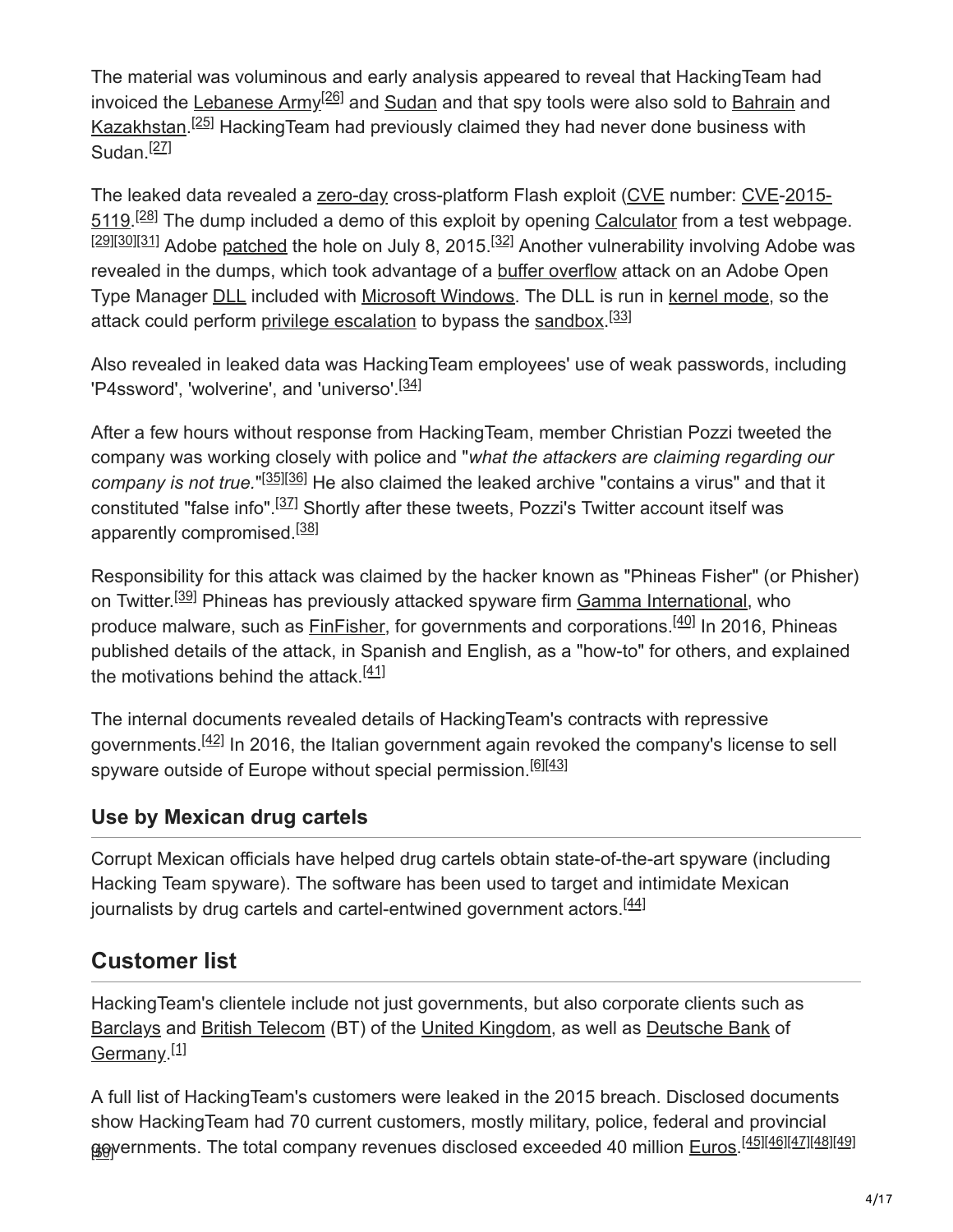On Sep 8, 2021,SentinelLABS released a research report about a Turkish threat actor EGoManiac,that used Remote Control System (RCS), software from the Italian infosec firm Hacking Team,which was operated between 2010 and 2016 and campaign run by Turkish TV journalists at OdaTV for spying Turkish police.<sup>[<u>51]</u></sup>

| <b>Customer</b>                                                                                                             | Country                | <b>Area</b> | <b>Agency</b> | Year<br>of<br>first<br>sale | <b>Annual</b><br>maintenance<br>fees | <b>Total</b><br>client<br>revenues |
|-----------------------------------------------------------------------------------------------------------------------------|------------------------|-------------|---------------|-----------------------------|--------------------------------------|------------------------------------|
| Polizia Postale e<br>delle<br>Comunicazioni <sup>[52]</sup>                                                                 | Italy                  | Europe      | <b>LEA</b>    | 2004                        | €100,000                             | €808,833                           |
| Centro Nacional de<br>Inteligencia <sup>[53]</sup>                                                                          | <b>Spain</b>           | Europe      | Intelligence  | 2006                        | €52,000                              | €538,000                           |
| <b>Infocomm</b><br>Development<br><u>Authority of</u><br>Singapore                                                          | <b>Singapore</b>       | <b>APAC</b> | Intelligence  | 2008                        | €89,000                              | €1,209,967                         |
| <b>Information Office</b>                                                                                                   | <b>Hungary</b>         | Europe      | Intelligence  | 2008                        | €41,000                              | €885,000                           |
| <b>CSDN</b>                                                                                                                 | Morocco                | <b>MEA</b>  | Intelligence  | 2009                        | €140,000                             | €1,936,050                         |
| <b>UPDF</b> (Uganda<br>Peoples Defense<br>Force), ISO<br>(Internal Security<br>Organization),<br>Office of the<br>President | Uganda                 | Africa      | Intelligence  | 2015                        | €731,000                             | €920,197                           |
| Italy - DA - Rental                                                                                                         | Italy                  | Europe      | Other         | 2009                        | €50,000                              | €628,250                           |
| <b>Malaysian Anti-</b><br><b>Corruption</b><br><b>Commission</b>                                                            | <b>Malaysia</b>        | <b>APAC</b> | Intelligence  | 2009                        | €77,000                              | €789,123                           |
| <b>PCM</b>                                                                                                                  | Italy                  | Europe      | Intelligence  | 2009                        | €90,000                              | €764,297                           |
| SSNS - Ungheria                                                                                                             | Hungary                | Europe      | Intelligence  | 2009                        | €64,000                              | €1,011,000                         |
| CC - Italy                                                                                                                  | Italy                  | Europe      | <b>LEA</b>    | 2010                        | €50,000                              | €497,349                           |
| Al Mukhabarat Al<br><u>A'amah</u>                                                                                           | Saudi<br><u>Arabia</u> | <b>MEA</b>  | Intelligence  | 2010                        | €45,000                              | €600,000                           |
| <b>IR Authorities</b><br>(Condor)                                                                                           | Luxembourg             | Europe      | Other         | 2010                        | €45,000                              | €446,000                           |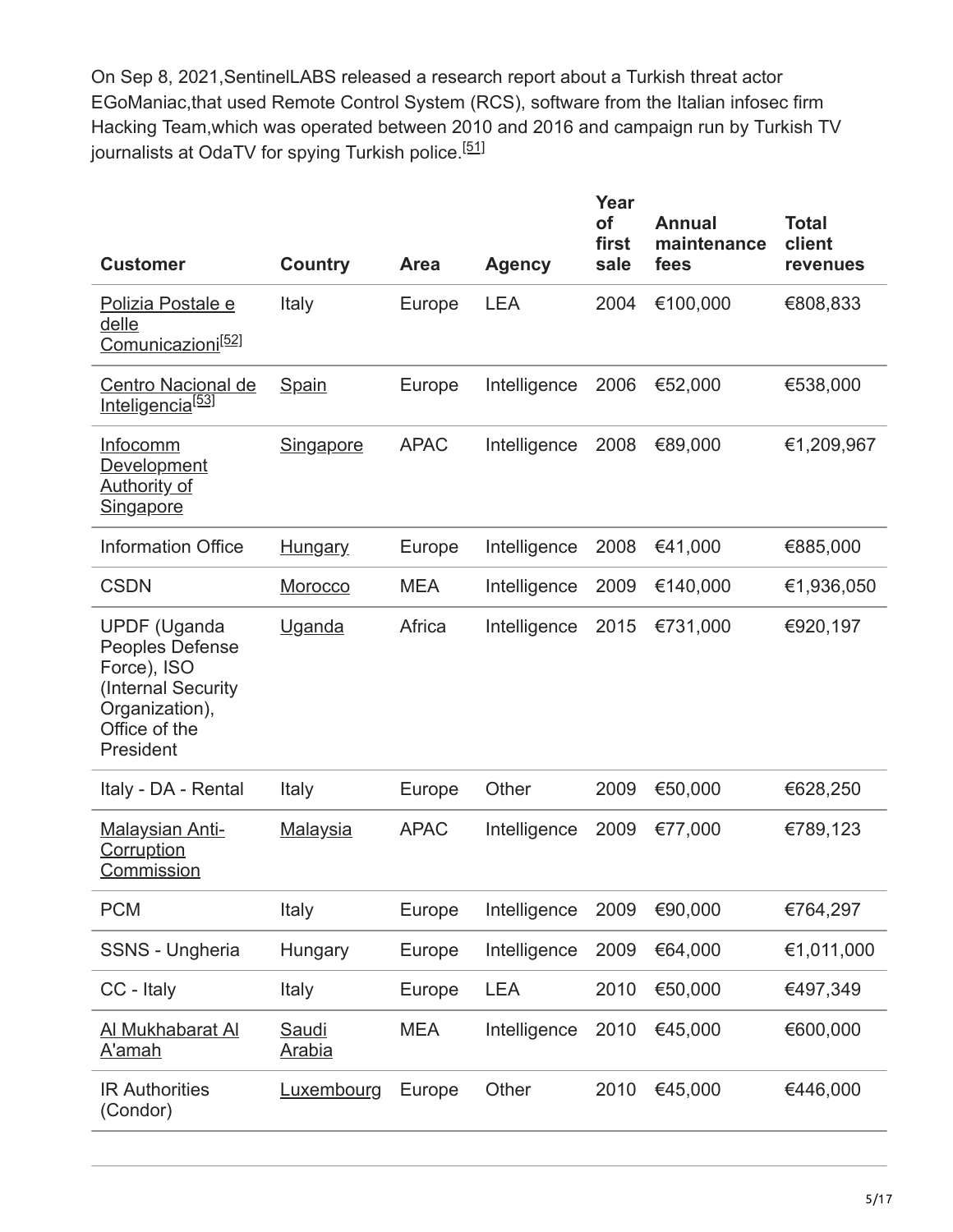| La Dependencia<br>y/o CISEN <sup>[54]</sup>                             | <b>Mexico</b>     | <b>LATAM</b>            | Intelligence | 2010 | €130,000 | €1,390,000 |
|-------------------------------------------------------------------------|-------------------|-------------------------|--------------|------|----------|------------|
| $UZC^{[55]}$                                                            | Czech<br>Republic | Europe                  | <b>LEA</b>   | 2010 | €55,000  | €689,779   |
| Egypt - MOD <sup>[55]</sup>                                             | <b>Egypt</b>      | <b>MEA</b>              | Other        | 2011 | €70,000  | €598,000   |
| <b>Federal Bureau of</b><br>Investigation <sup>[56]</sup>               | <b>USA</b>        | <b>North</b><br>America | <b>LEA</b>   | 2011 | €100,000 | €697,710   |
| Oman - Intelligence                                                     | <u>Oman</u>       | <b>MEA</b>              | Intelligence | 2011 | €30,000  | €500,000   |
| President<br>Security <sup>[57][58]</sup>                               | <b>Panama</b>     | <b>LATAM</b>            | Intelligence | 2011 | €110,000 | €750,000   |
| <b>Turkish National</b><br>Police                                       | <b>Turkey</b>     | Europe                  | <b>LEA</b>   | 2011 | €45,000  | €440,000   |
| UAE - MOI                                                               | <b>UAE</b>        | <b>MEA</b>              | <b>LEA</b>   | 2011 | €90,000  | €634,500   |
| <b>National Security</b><br>Service <sup>[55]</sup>                     | Uzbekistan        | Europe                  | Intelligence | 2011 | €50,000  | €917,038   |
| Department of<br>Defense <sup>[56]</sup>                                | <b>USA</b>        | <b>North</b><br>America | <b>LEA</b>   | 2011 |          | €190,000   |
| <b>Bayelsa State</b><br>Government                                      | <b>Nigeria</b>    | <b>MEA</b>              | Intelligence | 2012 | €75,000  | €450,000   |
| Estado de Mexico                                                        | <b>Mexico</b>     | <b>LATAM</b>            | <b>LEA</b>   | 2012 | €120,000 | €783,000   |
| Information<br><b>Network Security</b><br>Agency                        | <b>Ethiopia</b>   | <b>MEA</b>              | Intelligence | 2012 | €80,000  | €750,000   |
| <b>State security</b><br>(Falcon)                                       | Luxemburg         | Europe                  | Other        | 2012 | €38,000  | €316,000   |
| Italy - DA - Rental                                                     | Italy             | Europe                  | Other        | 2012 | €60,000  | €496,000   |
| MAL - MI                                                                | Malaysia          | <b>APAC</b>             | Intelligence | 2012 | €77,000  | €552,000   |
| Direction générale<br>de la surveillance<br>du territoire               | Morocco           | <b>MEA</b>              | Intelligence | 2012 | €160,000 | €1,237,500 |
| <b>National</b><br>Intelligence and<br>Security Service <sup>[55]</sup> | Sudan             | <b>MEA</b>              | Intelligence | 2012 | €76,000  | €960,000   |
| Russia - KVANT <sup>[59]</sup>                                          | Russia            | Europe                  | Intelligence | 2012 | €72,000  | €451,017   |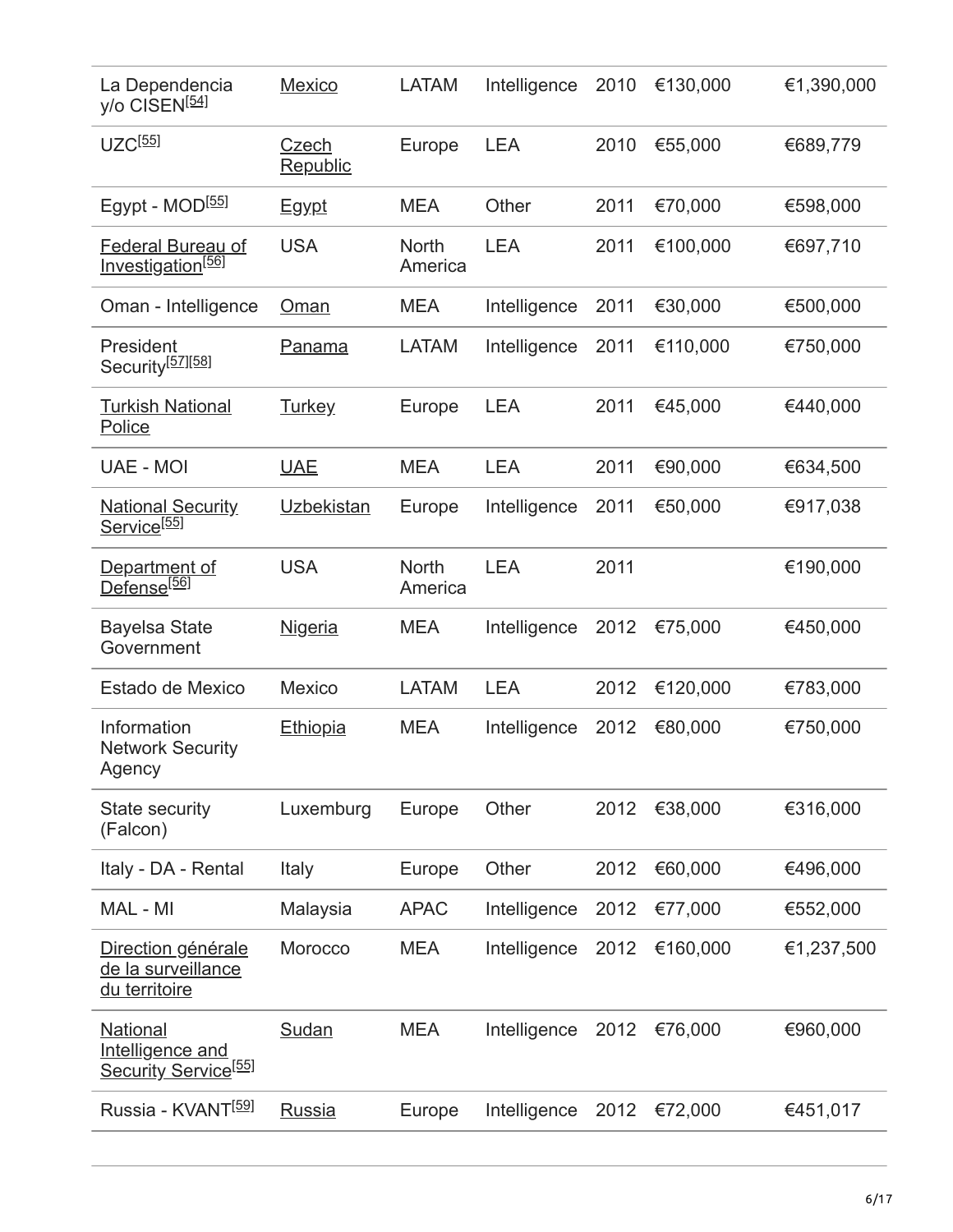| Saudi - GID                                                                                                         | Saudi             | <b>MEA</b>              | <b>LEA</b>   | 2012 | €114,000 | €1,201,000 |
|---------------------------------------------------------------------------------------------------------------------|-------------------|-------------------------|--------------|------|----------|------------|
| SIS of National<br><b>Security Committee</b><br>of Kazakhstan <sup>[55]</sup>                                       | <b>Kazakhstan</b> | Europe                  | Intelligence | 2012 | €140,000 | €1,012,500 |
| The 5163 Army<br>Division (Alias of<br>South Korean<br>National<br>Intelligence<br>Service) <sup>[55][60][61]</sup> | S. Korea          | <b>APAC</b>             | Other        | 2012 | €67,000  | €686,400   |
| UAE - Intelligence                                                                                                  | <b>UAE</b>        | <b>MEA</b>              | Other        | 2012 | €150,000 | €1,200,000 |
| <b>Central Intelligence</b><br>Agency <sup>[62]</sup>                                                               | <b>USA</b>        | <b>North</b><br>America | Intelligence | 2011 |          |            |
| <b>Drug Enforcement</b><br>Administration <sup>[56][63]</sup>                                                       | <b>USA</b>        | <b>North</b><br>America | Other        | 2012 | €70,000  | €567,984   |
| Central<br>Anticorruption<br><b>Bureau</b>                                                                          | Poland            | Europe                  | <b>LEA</b>   | 2012 | €35,000  | €249,200   |
| <b>MOD Saudi</b>                                                                                                    | Saudi             | <b>MEA</b>              | Other        | 2013 | €220,000 | €1,108,687 |
| <b>PMO</b>                                                                                                          | Malaysia          | <b>APAC</b>             | Intelligence | 2013 | €64,500  | €520,000   |
| Estado de<br>Queretaro                                                                                              | <b>Mexico</b>     | <b>LATAM</b>            | <b>LEA</b>   | 2013 | €48,000  | €234,500   |
| <b>National Security</b><br>Agency <sup>[55]</sup>                                                                  | <b>Azerbajjan</b> | Europe                  | Intelligence | 2013 | €32,000  | €349,000   |
| Gobierno de<br>Puebla                                                                                               | <b>Mexico</b>     | <b>LATAM</b>            | Other        | 2013 | €64,000  | €428,835   |
| Gobierno de<br>Campeche                                                                                             | <b>Mexico</b>     | <b>LATAM</b>            | Other        | 2013 | €78,000  | €386,296   |
| <b>AC Mongolia</b>                                                                                                  | Mongolia          | <b>APAC</b>             | Intelligence | 2013 | €100,000 | €799,000   |
| Dept. of Correction<br><b>Thai Police</b>                                                                           | Thailand          | <b>APAC</b>             | <b>LEA</b>   | 2013 | €52,000  | €286,482   |
| <b>National</b><br><b>Intelligence</b><br>Secretariat <sup>[64]</sup>                                               | Ecuador           | <b>LATAM</b>            | <b>LEA</b>   | 2013 | €75,000  | €535,000   |
| Police Intelligence<br><b>Directorate</b>                                                                           | Colombia          | <b>LATAM</b>            | <b>LEA</b>   | 2013 | €35,000  | €335,000   |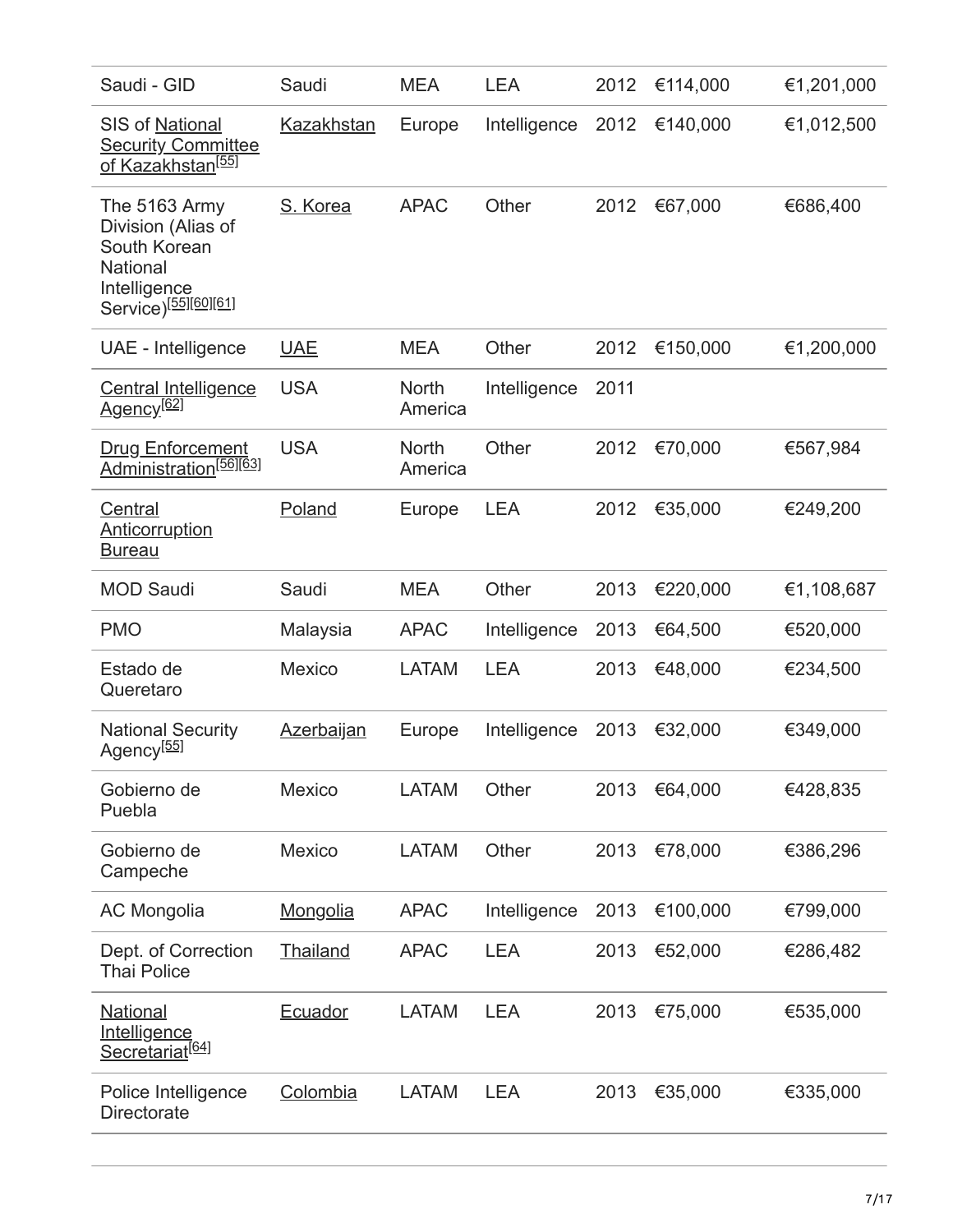| Guardia di Finanza                                      | Italy           | Europe       | <b>LEA</b>   | 2013 | €80,000 | €400,000   |
|---------------------------------------------------------|-----------------|--------------|--------------|------|---------|------------|
| Intelligence <sup>[65]</sup>                            | <b>Cyprus</b>   | Europe       | <b>LEA</b>   | 2013 | €40,000 | €375,625   |
| MidWorld <sup>[66]</sup>                                | <b>Bahrain</b>  | <b>MEA</b>   | Intelligence | 2013 |         | €210,000   |
| Mexico - PEMEX                                          | <b>Mexico</b>   | <b>LATAM</b> | <b>LEA</b>   | 2013 |         | €321,120   |
| Malysia K                                               | Malaysia        | <b>APAC</b>  | <b>LEA</b>   | 2013 |         | €0         |
| Honduras                                                | <b>Honduras</b> | <b>LATAM</b> | <b>LEA</b>   | 2014 |         | €355,000   |
| <b>Mex Taumalipas</b>                                   | Mexico          | <b>LATAM</b> |              | 2014 |         | €322,900   |
| Secretaría de<br>Planeación y<br>Finanzas               | <b>Mexico</b>   | <b>LATAM</b> | <b>LEA</b>   | 2014 | €91,000 | €371,035   |
| <b>AREA</b>                                             | Italia          | Europe       |              | 2014 |         | €430,000   |
| Mexico Yucatán                                          | <b>Mexico</b>   | <b>LATAM</b> | <b>LEA</b>   | 2014 |         | €401,788   |
| Mexico Durango                                          | Mexico          | <b>LATAM</b> | <b>LEA</b>   | 2014 |         | €421,397   |
| Investigations<br>Police of Chile                       | Chile           | <b>LATAM</b> | <b>LEA</b>   | 2014 |         | €2,289,155 |
| <b>Jalisco Mexico</b>                                   | <b>Mexico</b>   | <b>LATAM</b> | <b>LEA</b>   | 2014 |         | €748,003   |
| <b>Royal Thai Army</b>                                  | <b>Thailand</b> | <b>APAC</b>  | <b>LEA</b>   | 2014 |         | €360,000   |
| <b>Vietnam GD5</b>                                      | <b>Vietnam</b>  | <b>APAC</b>  |              | 2014 |         | €281,170   |
| <b>Kantonspolizei</b><br>Zürich                         | Switzerland     | Europe       | <b>LEA</b>   | 2014 |         | €486,500   |
| Vietnam GD1                                             | Vietnam         | <b>APAC</b>  | <b>LEA</b>   | 2015 |         | €543,810   |
| <b>Egypt TRD GNSE</b>                                   | Egypt           | <b>MEA</b>   | <b>LEA</b>   | 2015 |         | €137,500   |
| Lebanese Army                                           | Lebanon         | <b>MEA</b>   | <b>LEA</b>   | 2015 |         |            |
| <b>Federal Police</b><br><b>Department</b>              | <b>Brazil</b>   | <b>LATAM</b> | <b>LEA</b>   | 2015 |         |            |
| <b>National</b><br>Anticorruption<br><b>Directorate</b> | Romania         | <b>DNA</b>   | Intelligence | 2015 |         |            |
| State Informative<br>Service <sup>[67]</sup>            | <b>Albania</b>  | Europe       | <b>SHIK</b>  | 2015 |         |            |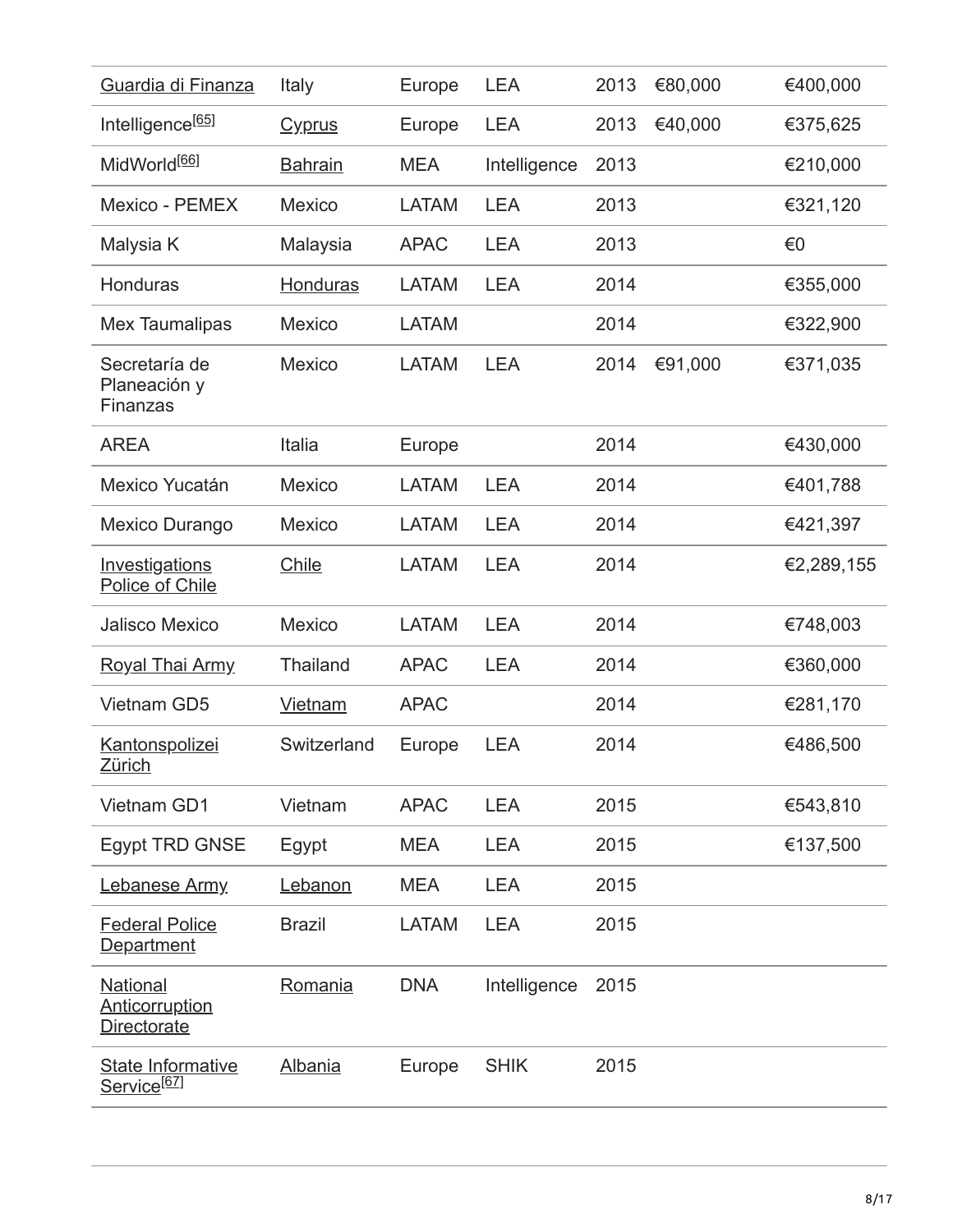| Danish National        | Denmark | Europe | 2015 | €570,000 |
|------------------------|---------|--------|------|----------|
| Police <sup>[68]</sup> |         |        |      |          |

### **See also**

- [FinFisher](https://en.wikipedia.org/wiki/FinFisher)
- [MiniPanzer and MegaPanzer](https://en.wikipedia.org/wiki/MiniPanzer_and_MegaPanzer)

### **References**

- 1. ^  $a$  *b*  $c$  Batey, Angus (24 November 2011). ["The spies behind your screen".](https://www.telegraph.co.uk/technology/8899353/The-spies-behind-your-screen.html) The *Telegraph. Retrieved 26 July 2015.*
- 2. **^** *["Enemies of the Internet: HackingTeam". Reporters Without Borders. Archived from the](http://surveillance.rsf.org/en/hacking-team/) original on 29 April 2014. Retrieved 24 April 2014.*
- 3. **^** *Marczak, Bill; Gaurnieri, Claudio; Marquis-Boire, Morgan; Scott-Railton, John (17 February 2014). ["Mapping HackingTeam's "Untraceable" Spyware".](https://web.archive.org/web/20140220070424/https://citizenlab.org/2014/02/mapping-hacking-teams-untraceable-spyware/) [Citizen Lab](https://en.wikipedia.org/wiki/Citizen_Lab). Archived from [the original](https://citizenlab.org/2014/02/mapping-hacking-teams-untraceable-spyware/) on 20 February 2014.*
- 4. **^** *Kopfstein, Janus (10 March 2014). ["Hackers Without Borders".](https://www.newyorker.com/tech/annals-of-technology/hackers-without-borders) [The New Yorker](https://en.wikipedia.org/wiki/The_New_Yorker). Retrieved 24 April 2014.*
- 5. **^** *Marquis-Boire, Morgan; Gaurnieri, Claudio; Scott-Railton, John; Kleemola, Katie (24 June 2014). ["Police Story: HackingTeam's Government Surveillance Malware"](https://web.archive.org/web/20140625065101/https://citizenlab.org/2014/06/backdoor-hacking-teams-tradecraft-android-implant/). Citizen Lab. University of Toronto. Archived from [the original](https://citizenlab.org/2014/06/backdoor-hacking-teams-tradecraft-android-implant/) on 25 June 2014. Retrieved 3 August 2014.*
- 6. ^  $a$  *b* Zorabedian, John (8 April 2016). ["HackingTeam loses global license to sell spyware"](https://nakedsecurity.sophos.com/2016/04/08/hacking-team-loses-global-license-to-sell-spyware/). *Naked Security. Retrieved 15 May 2016.*
- 7. **^** *[Human Rights Watch](https://en.wikipedia.org/wiki/Human_Rights_Watch)* (25 March 2014). ["They Know Everything We Do".](https://www.hrw.org/report/2014/03/25/they-know-everything-we-do/telecom-and-internet-surveillance-ethiopia) Retrieved 1 August 2015.
- 8. **^** *[Jeffries, Adrianne \(13 September 2013\). "Meet HackingTeam, the company that helps](https://www.theverge.com/2013/9/13/4723610/meet-hacking-team-the-company-that-helps-police-hack-into-computers) the police hack you". [The Verge](https://en.wikipedia.org/wiki/The_Verge). Retrieved 21 April 2014.*
- 9. **^** *[Jeffries, Adrianne \(13 September 2013\). "Meet Hacking Team, the company that helps](https://www.theverge.com/2013/9/13/4723610/meet-hacking-team-the-company-that-helps-police-hack-into-computers) the police hack you". The Verge. Retrieved 20 August 2021.*
- 10. ^ a b Farivar, Cyrus (20 July 2015) Hacking Team goes to war against former employees, suspects some helped hackers. *Ars Technica*. Retrieved 26 July 2015.
- 11. **^** *["HackingTeam's US Nexus".](https://citizenlab.org/2014/02/hacking-teams-us-nexus/) 28 February 2014. Retrieved 2 August 2015.*
- 12. **^** *Stecklow, Steve; Sonne, Paul; Bradley, Matt (1 June 2011). "Mideast Uses Western [Tools to Battle the Skype Rebellion". The Wall Street Journal. Retrieved 26 July 2015.](https://www.wsj.com/articles/SB10001424052702304520804576345970862420038)*
- 13. **^** *Lin, Philippe (13 July 2015). "HackingTeam Uses UEFI BIOS Rootkit to Keep RCS 9 [Agent in Target Systems". TrendLabs Security Intelligence Blog. Trend Micro. Retrieve](https://blog.trendmicro.com/trendlabs-security-intelligence/hacking-team-uses-uefi-bios-rootkit-to-keep-rcs-9-agent-in-target-systems/)d 26 July 2015.*
- 14. **^** *Schneier, Bruce. ["More on HackingTeam's Government Spying Software".](https://www.schneier.com/blog/archives/2014/06/more_on_hacking.html)*
- 15. **^** [Guarnieri, Claudio; Marquis-Boire, Morgan \(13 January 2014\). "To Protect And Infect:](https://media.ccc.de/v/30C3_-_5439_-_en_-_saal_1_-_201312292105_-_to_protect_and_infect_-_claudio_guarnieri_-_morgan_marquis-boire) The militarization of the Internet". At the 30th [Chaos Communications Congress](https://en.wikipedia.org/wiki/Chaos_Communications_Congress) – "30C3". (Video or Audio). [Chaos Computer Club.](https://en.wikipedia.org/wiki/Chaos_Computer_Club) Retrieved 15 August 2015.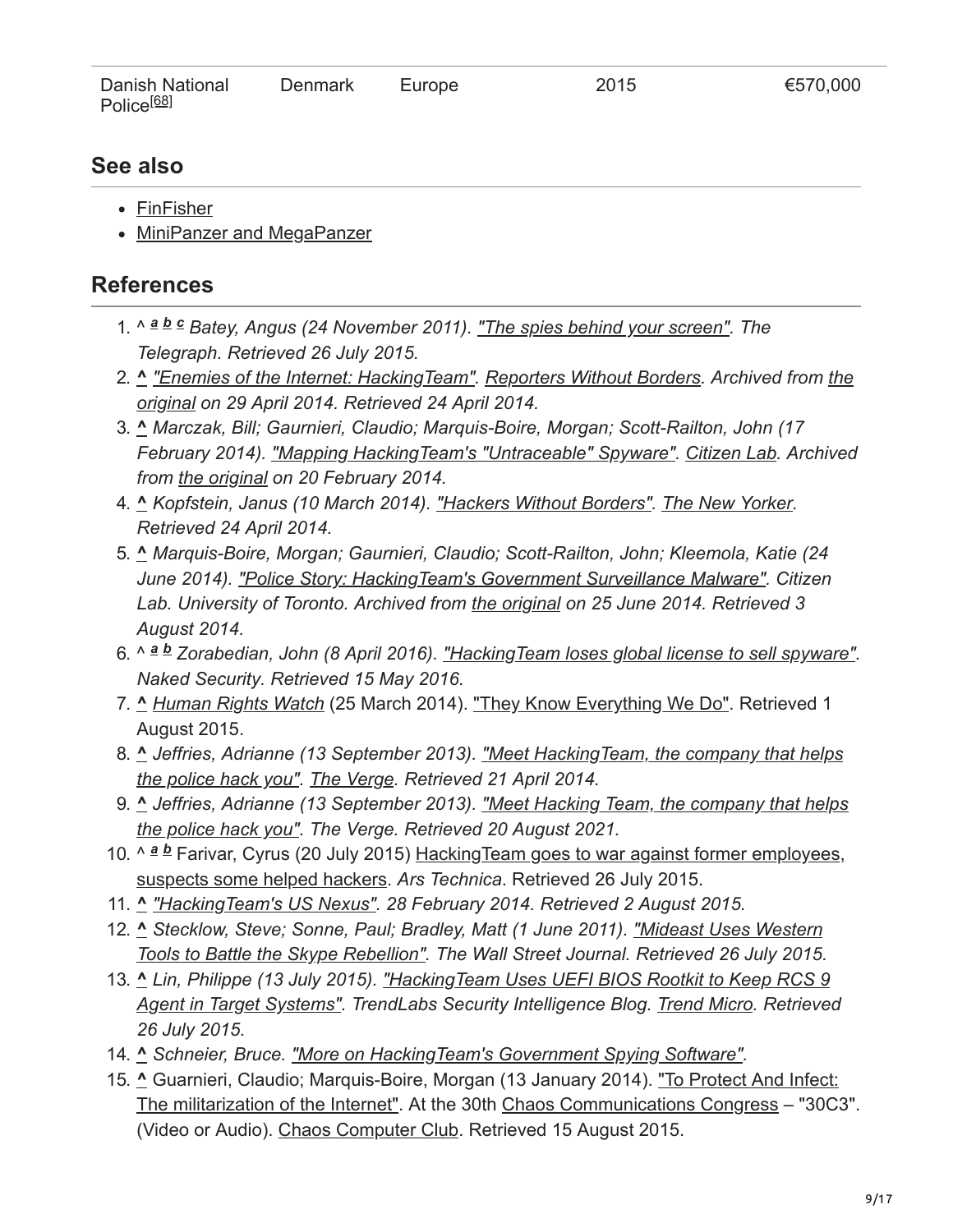- 16. ^ a b c d e [Hay Newman, Lily \(7 July 2015\). "A Detailed Look at HackingTeam's Emails](https://theintercept.com/2015/07/07/leaked-documents-confirm-hacking-team-sells-spyware-repressive-countries/) *About Its Repressive Clients". The Intercept. Retrieved 15 May 2016.*
- 17. **^** *[Knibbs, Kate \(8 July 2015\). "HackingTeam's Lame Excuse for Selling Digital Weapons](https://gizmodo.com/hacking-teams-lame-excuse-for-selling-digital-weapons-t-1716375503) to Sudan". Gizmodo. Retrieved 15 May 2016.*
- 18. **^** *["Hacked Team \(@hackingteam\)".](https://web.archive.org/web/20150706010312/https://twitter.com/hackingteam) Archived from the original on 6 July 2015. Retrieved 6 July 2015.* { [{cite](https://en.wikipedia.org/wiki/Template:Cite_web) web}} : CS1 maint: bot: original URL status unknown ([link](https://en.wikipedia.org/wiki/Category:CS1_maint:_bot:_original_URL_status_unknown))
- 19. **^** *[WikiLeaks \[@wikileaks\]](https://en.wikipedia.org/wiki/WikiLeaks) (6 July 2015). "Inside malware makers "HackingTeam": [hundreds of gigabytes of e-mails, files, and source code" \(Tweet\). Retrieved 6 Jul](https://twitter.com/wikileaks/status/617865712611233792)y 2015 – via [Twitter](https://en.wikipedia.org/wiki/Twitter).*
- 20. **^** [Hacking Team](https://twitter.com/SynAckPwn/status/617955067006578689) on [Twitter](https://en.wikipedia.org/wiki/Twitter)
- 21. **^** *[Ragan, Steve \(5 July 2015\). "HackingTeam hacked, attackers claim 400GB in dumped](https://www.csoonline.com/article/2943968/hacking-team-hacked-attackers-claim-400gb-in-dumped-data.html) data". Retrieved 6 July 2015.*
- 22. **^** *[Khandelwal, Swati. "Zero-Day Flash Player Exploit Disclosed In 'HackingTeam' Data](https://thehackernews.com/2015/07/flash-zero-day-vulnerability.html) Dump". Retrieved 6 July 2015.*
- 23. **^** *Pi, Peter. ["Unpatched Flash Player Flaw, More POCs Found in HackingTeam Leak".](https://thehackernews.com/2015/07/flash-zero-day-vulnerability.html) Retrieved 8 July 2015.*
- 24. **^** *Adobe Systems (corporate author). ["Adobe Security Bulletin"](https://helpx.adobe.com/security/products/flash-player/apsb15-16.html). Retrieved 11 July 2015.*  ${$ {[cite](https://en.wikipedia.org/wiki/Template:Cite_web) web}} : |last= has generic name [\(help\)](https://en.wikipedia.org/wiki/Help:CS1_errors#generic_name)
- 25. **^** *[Tang, Jack \(7 July 2015\). "A Look at the Open Type Font Manager Vulnerability from](https://blog.trendmicro.com/trendlabs-security-intelligence/a-look-at-the-open-type-font-manager-vulnerability-from-the-hacking-team-leak/) the HackingTeam Leak". Retrieved 8 July 2015.*
- 26. **^** *Whittaker, Zack. ["HackingTeam used shockingly bad passwords".](https://www.zdnet.com/article/no-wonder-hacking-team-got-hacked/) [ZDNet.](https://en.wikipedia.org/wiki/ZDNet) Retrieved 6 July 2015.*
- 27. **^** *Christian Pozzi. ["unknown".](https://web.archive.org/web/20210307202902/https://twitter.com/christian_pozzi/status/617964180042190848) Archived from [the original](https://twitter.com/christian_pozzi/status/617964180042190848) on 7 March 2021. Retrieved 6 July 2015 – via Twitter.* {{[cite](https://en.wikipedia.org/wiki/Template:Cite_web) web}} : Cite uses generic title ([help](https://en.wikipedia.org/wiki/Help:CS1_errors#generic_title))
- 28. **^** *Christian Pozzi. ["unknown".](https://web.archive.org/web/20210307215040/https://twitter.com/christian_pozzi/status/617964660705234944) Archived from [the original](https://twitter.com/christian_pozzi/status/617964660705234944) on 7 March 2021. Retrieved 6 July 2015 – via Twitter.* {{[cite](https://en.wikipedia.org/wiki/Template:Cite_web) web}} : Cite uses generic title ([help](https://en.wikipedia.org/wiki/Help:CS1_errors#generic_title))
- 29. **^** *Christian Pozzi. ["unknown".](https://web.archive.org/web/20201223092507/https://twitter.com/christian_pozzi/status/617962663188926465) Archived from [the original](https://twitter.com/christian_pozzi/status/617962663188926465) on 23 December 2020. Retrieved 6 July 2015 – via Twitter.* {{[cite](https://en.wikipedia.org/wiki/Template:Cite_web) web}} : Cite uses generic title ([help\)](https://en.wikipedia.org/wiki/Help:CS1_errors#generic_title)
- 30. **^** *["Christian Pozzi on Twitter: "Uh Oh my twitter account was also hacked."".](https://web.archive.org/web/20150706084837/https://twitter.com/christian_pozzi/status/617977753250496512) 6 July 2015. Archived from [the original](https://twitter.com/christian_pozzi/status/617977753250496512) on 6 July 2015. Retrieved 6 July 2015.*
- 31. **^** *[Osbourne, Charlie. "HackingTeam: We won't 'shrivel up and go away' after](https://www.zdnet.com/article/hacking-team-cyberattack-aftermath-interview/) cyberattack". [ZDNet](https://en.wikipedia.org/wiki/ZDNet). Retrieved 6 July 2015.*
- 32. **^** *["How HackingTeam got hacked".](https://arstechnica.com/security/2016/04/how-hacking-team-got-hacked-phineas-phisher/) Ars Technica. 19 April 2016. Retrieved 15 May 2016.*
- 33. **^** *["Hacking Team's Global License Revoked by Italian Export Authorities"](https://web.archive.org/web/20190505001143/https://www.privacyinternational.org/blog/1042/hacking-teams-global-license-revoked-italian-export-authorities). Privacy International. 8 April 2016. Archived from [the original](https://www.privacyinternational.org/blog/1042/hacking-teams-global-license-revoked-italian-export-authorities) on 5 May 2019. Retrieved 15 May 2016.*
- 34. **^** *[Kopstein, Justin \(6 July 2015\). "Here Are All the Sketchy Government Agencies Buying](https://motherboard.vice.com/en_us/article/nzeg5x/here-are-all-the-sketchy-government-agencies-buying-hacking-teams-spy-tech) HackingTeam's Spy Tech". Vice Magazine.*
- 35. **^** *[Weissman, Cale Guthrie \(6 July 2015\). "Hacked security company's documents show a](https://www.businessinsider.com/hacked-security-companys-document-2015-7) laundry list of questionable clients". [Business Insider.](https://en.wikipedia.org/wiki/Business_Insider)*
- 36. **^** *Ragan, Steve. ["In Pictures: HackingTeam's hack curated"](https://www.cso.com.au/slideshow/579158/pictures-hacking-team-hack-curated/). CSO Online (Australia).*
- 37. **^** *[Hern, Alex \(6 July 2015\). "HackingTeam hacked: firm sold spying tools to repressive](https://www.theguardian.com/technology/2015/jul/06/hacking-team-hacked-firm-sold-spying-tools-to-repressive-regimes-documents-claim) regimes, documents claim". The Guardian. Retrieved 22 July 2015.*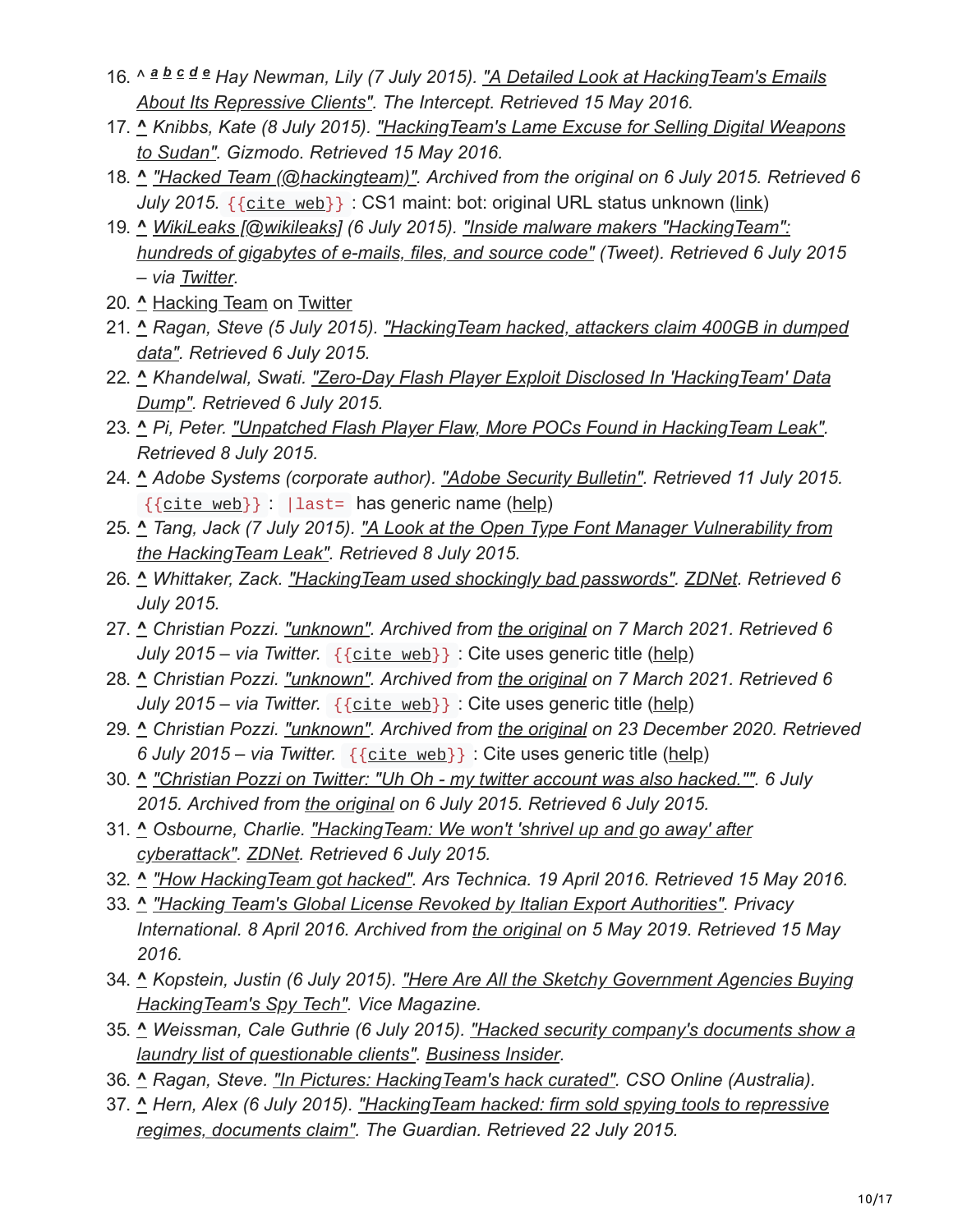- 38. **^** *[Ragan, Steve \(6 July 2015\). "HackingTeam responds to data breach, issues public](https://www.csoonline.com/article/2944333/hacking-team-responds-to-data-breach-issues-public-threats-and-denials.html) threats and denials". CSO Online. Retrieved 22 July 2015.*
- 39. **^** *[Stevenson, Alastair \(14 July 2015\). "A whole bunch of downed government surveillance](https://www.businessinsider.com/hacking-team-promises-customers-they-can-resume-surveillance-operations-soon-2015-7) programs are about to go back online". Business Insider. Retrieved 22 July 2015.*
- 40. **^** *Stevenson, Alastair (8 September 2021). "Hacking Team Customer in Turkey Was [Arrested for Spying on Police Colleagues \[or: The Spy Story That Spun a Tangled Web\]"](https://zetter.substack.com/p/hacking-team-customer-in-turkey-was?s=r). Zetter. Retrieved 8 September 2021.*
- 41. **^** Jone Pierantonio. ["Ecco chi ha bucato HackingTeam"](http://it.ibtimes.com/cyber-space/ecco-chi-ha-bucato-hacking-team-1408915) [Archived](https://web.archive.org/web/20150806132049/http://it.ibtimes.com/cyber-space/ecco-chi-ha-bucato-hacking-team-1408915) 6 August 2015 at the [Wayback Machine](https://en.wikipedia.org/wiki/Wayback_Machine). *International Business Times*. Retrieved 2 August 2015.
- 42. ^ [Ediciones El País \(8 July 2015\). "HackingTeam: "Ofrecemos tecnología ofensiva para la](https://elpais.com/internacional/2015/07/08/actualidad/1436343710_282978.html) Policía"". *El País*. Retrieved 2 August 2015.
- 43. **^** McGrath, Ben (25 July 2015). "*[Further revelations in South Korean hacking scandal](https://www.wsws.org/en/articles/2015/07/25/kore-j25.html)*". *World Socialist Web Site*. Retrieved 26 July 2015.
- 44. **^** In Cyprus (11 July 2015).[Intelligence Service chief steps down](http://in-cyprus.com/intelligence-service-chief-steps-down/) [Archived](https://web.archive.org/web/20150815133237/http://in-cyprus.com/intelligence-service-chief-steps-down/) 2015-08-15 at the [Wayback Machine](https://en.wikipedia.org/wiki/Wayback_Machine). Retrieved 26 July 2015.
- 45. **^** [Perlroth, Nicole \(10 October 2012\). Ahead of Spyware Conference, More Evidence of](https://bits.blogs.nytimes.com/2012/10/10/ahead-of-spyware-conference-more-evidence-of-abuse/?_r=0) Abuse. *The New York Times* (Bits).

# **External links**

- [Official website](http://www.hackingteam.it/)
- [HackingTeam Archives](https://citizenlab.org/tag/hacking-team/) investigative reports published by The [Citizen Lab](https://en.wikipedia.org/wiki/Citizen_Lab)
- WikiLeaks: *[The Hackingteam Archives](https://wikileaks.org/hackingteam/emails)* searchable database of 1 million internal emails
- [HackingTeam presentations](https://web.archive.org/web/20140918005805/https://www.wikileaks.org/spyfiles/list/company-name/hackingteam.html) in the [WikiLeaks](https://en.wikipedia.org/wiki/WikiLeaks) "*Spy Files*"

#### **Hacking in the 2010s**

**[Timeline](https://en.wikipedia.org/wiki/Timeline_of_computer_security_hacker_history#2010s)** 

**Major incidents**

- [Operation Aurora](https://en.wikipedia.org/wiki/Operation_Aurora)
- [Australian cyberattacks](https://en.wikipedia.org/wiki/February_2010_Australian_cyberattacks)
- [Operation ShadowNet](https://en.wikipedia.org/wiki/Shadow_Network)
- [Operation Payback](https://en.wikipedia.org/wiki/Operation_Payback)

**2010**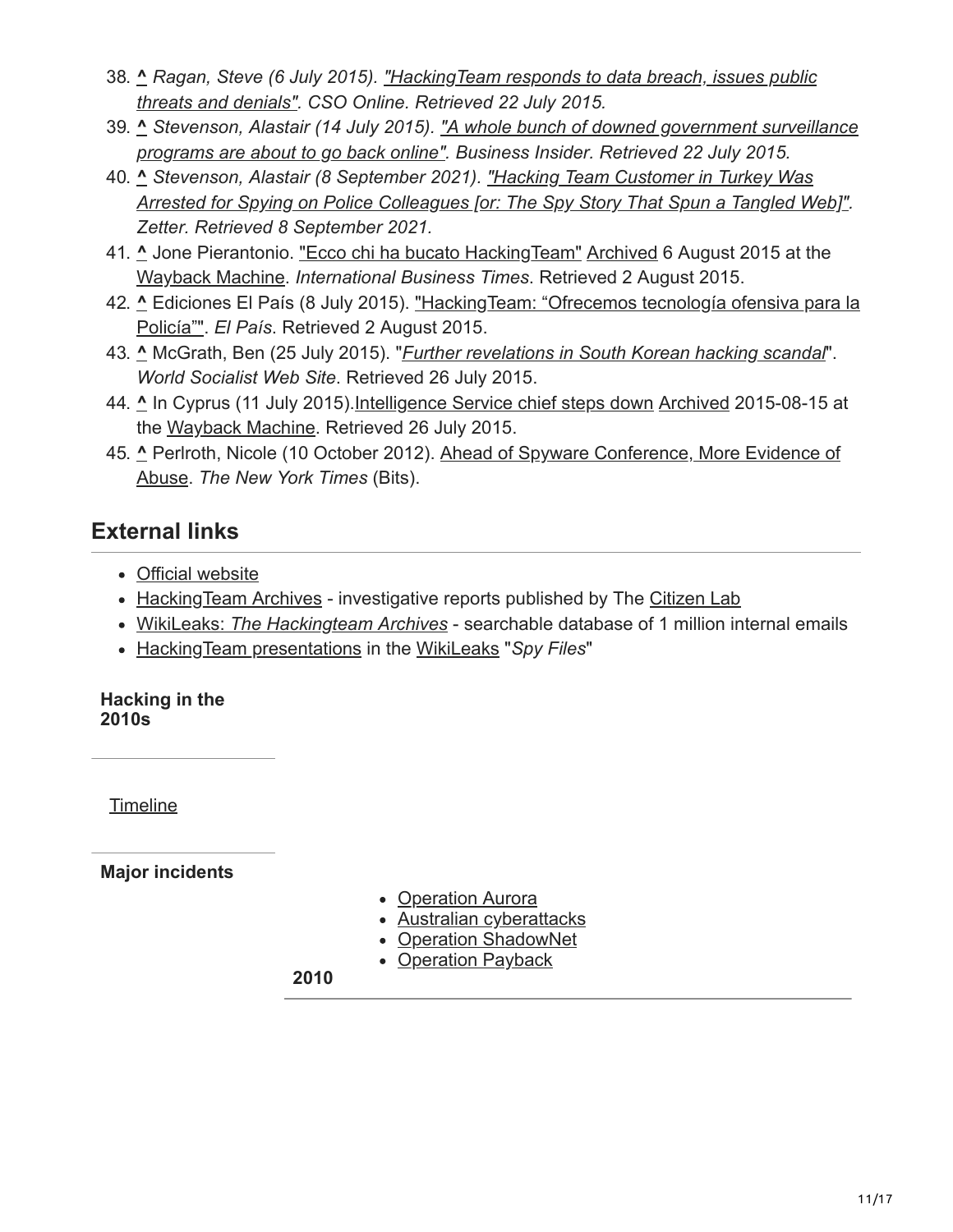| 2011 | <u>DigiNotar</u><br>• <b>DNSChanger</b><br>• HBGary Federal<br>• Operation AntiSec<br>• Operation Tunisia<br>• PlayStation<br>• RSA SecurID compromise                                                                                                                                                                                                                                                  |
|------|---------------------------------------------------------------------------------------------------------------------------------------------------------------------------------------------------------------------------------------------------------------------------------------------------------------------------------------------------------------------------------------------------------|
| 2012 | • LinkedIn hack<br>• Stratfor email leak<br>• Operation High Roller                                                                                                                                                                                                                                                                                                                                     |
| 2013 | • South Korea cyberattack<br>• Snapchat hack<br><b>Cyberterrorism Attack of June 25</b><br>• 2013 Yahoo! data breach<br>• Singapore cyberattacks                                                                                                                                                                                                                                                        |
| 2014 | • Anthem medical data breach<br>• Operation Tovar<br>• 2014 celebrity nude photo leak<br>2014 JPMorgan Chase data breach<br><b>Sony Pictures hack</b><br>Russian hacker password theft<br>• 2014 Yahoo! data breach                                                                                                                                                                                     |
| 2015 | Office of Personnel Management data breach<br>• Hacking Team<br><b>Ashley Madison data breach</b><br>• <u>VTech data breach</u><br>Ukrainian Power Grid Cyberattack<br><b>SWIFT banking hack</b>                                                                                                                                                                                                        |
| 2016 | <b>Bangladesh Bank robbery</b><br>• Hollywood Presbyterian Medical Center ransomware<br>incident<br>• Commission on Elections data breach<br>• Democratic National Committee cyber attacks<br>• Vietnam Airport Hacks<br>• DCCC cyber attacks<br>· Indian Bank data breaches<br>• Surkov leaks<br>• <u>Dyn cyberattack</u><br>• Russian interference in the 2016 U.S. elections<br>• 2016 Bitfinex hack |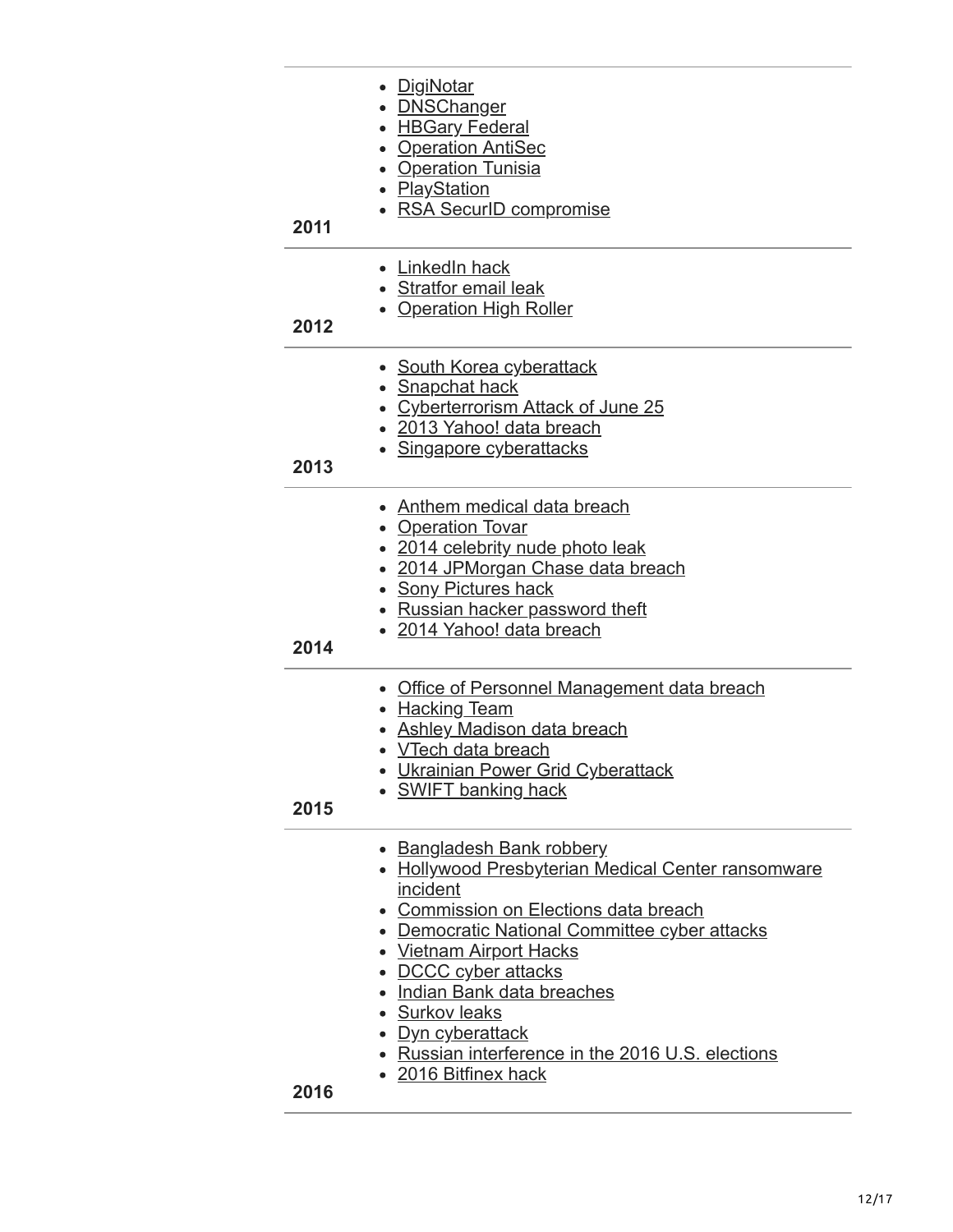| 2017 | • 2017 Macron e-mail leaks<br>• WannaCry ransomware attack<br>• Westminster data breach<br>• Petya cyberattack<br>2017 cyberattacks on Ukraine<br>• Equifax data breach<br>• Deloitte breach<br>• Disqus breach |
|------|-----------------------------------------------------------------------------------------------------------------------------------------------------------------------------------------------------------------|
| 2018 | • Trustico<br>• Atlanta cyberattack<br>• SingHealth data breach                                                                                                                                                 |
| 2019 | • Sri Lanka cyberattack<br>• Baltimore ransomware attack<br>• Bulgarian revenue agency hack<br>• Jeff Bezos phone hacking                                                                                       |

- [Anonymous](https://en.wikipedia.org/wiki/Anonymous_(group))
	- [associated events](https://en.wikipedia.org/wiki/Timeline_of_events_associated_with_Anonymous)
- [CyberBerkut](https://en.wikipedia.org/wiki/CyberBerkut)
- [GNAA](https://en.wikipedia.org/wiki/Gay_Nigger_Association_of_America)
- [Goatse Security](https://en.wikipedia.org/wiki/Goatse_Security)
- [Lizard Squad](https://en.wikipedia.org/wiki/Lizard_Squad)
- [LulzRaft](https://en.wikipedia.org/wiki/LulzRaft)
- [LulzSec](https://en.wikipedia.org/wiki/LulzSec)
- [New World Hackers](https://en.wikipedia.org/wiki/2016_Dyn_cyberattack#Perpetrators)
- [NullCrew](https://en.wikipedia.org/wiki/NullCrew)
- [OurMine](https://en.wikipedia.org/wiki/OurMine)
- [PayPal 14](https://en.wikipedia.org/wiki/PayPal_14)
- [RedHack](https://en.wikipedia.org/wiki/RedHack)
- [TeaMp0isoN](https://en.wikipedia.org/wiki/TeaMp0isoN)
- [TDO](https://en.wikipedia.org/wiki/The_Dark_Overlord_(hacker_group))
- [UGNazi](https://en.wikipedia.org/wiki/UGNazi)
- [Ukrainian Cyber Alliance](https://en.wikipedia.org/wiki/Ukrainian_Cyber_Alliance)

#### **[Hacktivism](https://en.wikipedia.org/wiki/Hacktivism)**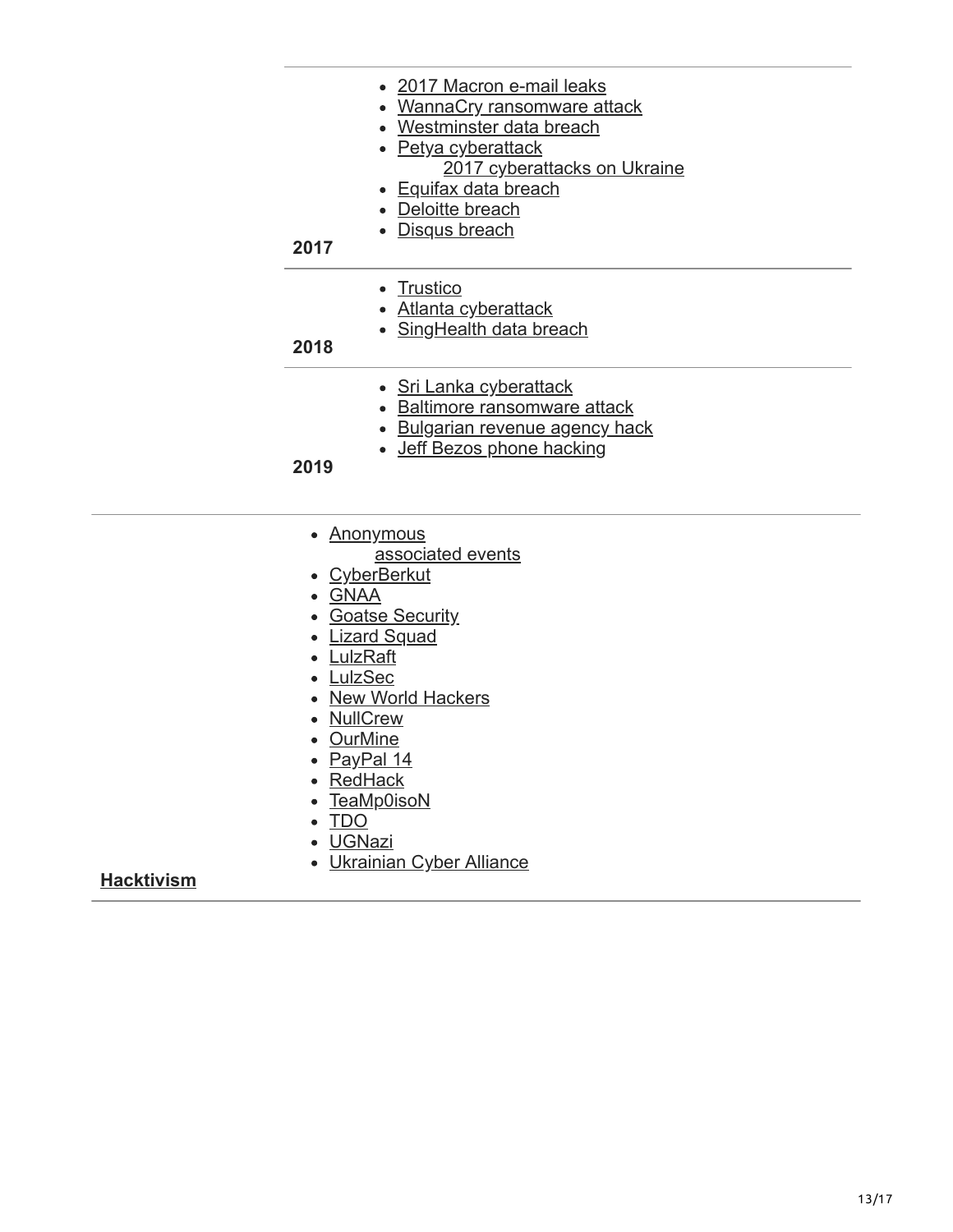| <b>Advanced</b><br>persistent threats | • Bureau 121<br><b>Charming Kitten</b><br>• Cozy Bear<br>• Dark Basin<br>• Elfin Team<br>• Equation Group<br>• Fancy Bear<br>• Guccifer 2.0<br>• Hacking Team<br>• Helix Kitten<br>• Iranian Cyber Army<br>• Lazarus Group (BlueNorOff) (AndAriel)<br>• NSO Group<br>• PLA Unit 61398<br>• PLA Unit 61486<br>• PLATINUM<br>• Pranknet<br>• Red Apollo<br>• Rocket Kitten<br><b>Syrian Electronic Army</b><br>• Tailored Access Operations<br>• The Shadow Brokers<br>• Yemen Cyber Army |
|---------------------------------------|-----------------------------------------------------------------------------------------------------------------------------------------------------------------------------------------------------------------------------------------------------------------------------------------------------------------------------------------------------------------------------------------------------------------------------------------------------------------------------------------|
|                                       | • George Hotz<br>• Guccifer<br>• Jeremy Hammond<br>• Junaid Hussain<br>• Kristoffer von Hassel<br>• Mustafa Al-Bassam<br>$\bullet$ MLT<br>• Ryan Ackroyd<br>• Sabu<br>• Topiary<br>• Track2                                                                                                                                                                                                                                                                                             |
| <b>Individuals</b>                    | • The Jester                                                                                                                                                                                                                                                                                                                                                                                                                                                                            |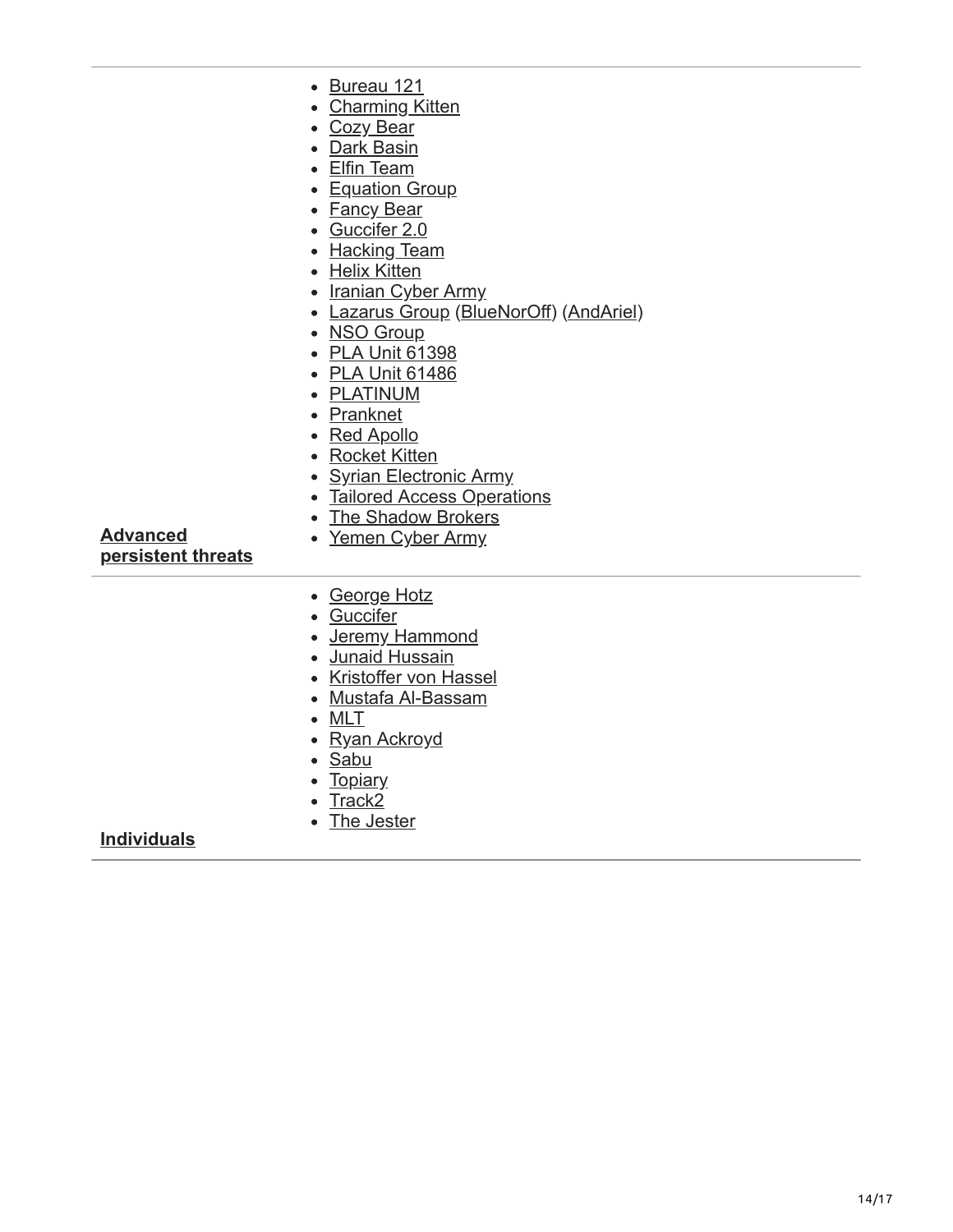- [Evercookie](https://en.wikipedia.org/wiki/Evercookie) (2010)
- [iSeeYou](https://en.wikipedia.org/wiki/ISeeYou) (2013)
- $\cdot$  [Heartbleed](https://en.wikipedia.org/wiki/Heartbleed) (2014)
- [Shellshock](https://en.wikipedia.org/wiki/Shellshock_(software_bug)) (2014)
- <u>[POODLE](https://en.wikipedia.org/wiki/POODLE)</u> (2014)
- [Rootpipe](https://en.wikipedia.org/wiki/Rootpipe) (2014)
- [Row hammer](https://en.wikipedia.org/wiki/Row_hammer) (2014)
- [JASBUG](https://en.wikipedia.org/wiki/JASBUG) (2015)
- [Stagefright](https://en.wikipedia.org/wiki/Stagefright_(bug)) (2015)
- [DROWN](https://en.wikipedia.org/wiki/DROWN_attack) (2016)
- $\bullet$  [Badlock](https://en.wikipedia.org/wiki/Badlock) (2016)
- [Dirty COW](https://en.wikipedia.org/wiki/Dirty_COW) (2016)
- [Cloudbleed](https://en.wikipedia.org/wiki/Cloudbleed) (2017)
- [Broadcom Wi-Fi](https://en.wikipedia.org/wiki/Broadcom_Corporation#soc-wifi-vulns) (2017)
- [EternalBlue](https://en.wikipedia.org/wiki/EternalBlue) (2017)
- [DoublePulsar](https://en.wikipedia.org/wiki/DoublePulsar) (2017)
- [Silent Bob is Silent](https://en.wikipedia.org/wiki/Intel_Active_Management_Technology#Silent_Bob_is_Silent) (2017)
- [KRACK](https://en.wikipedia.org/wiki/KRACK) (2017)
- [ROCA vulnerability](https://en.wikipedia.org/wiki/ROCA_vulnerability) (2017)
- [BlueBorne](https://en.wikipedia.org/wiki/BlueBorne_(security_vulnerability)) (2017)
- [Meltdown](https://en.wikipedia.org/wiki/Meltdown_(security_vulnerability)) (2018)
- [Spectre](https://en.wikipedia.org/wiki/Spectre_(security_vulnerability)) (2018)
- [EFAIL](https://en.wikipedia.org/wiki/EFAIL) (2018)
- [Exactis](https://en.wikipedia.org/wiki/Exactis) (2018)
- [Speculative Store Bypass](https://en.wikipedia.org/wiki/Speculative_Store_Bypass) (2018)
- [Lazy FP State Restore](https://en.wikipedia.org/wiki/Lazy_FP_State_Restore) (2018)
- [TLBleed](https://en.wikipedia.org/wiki/TLBleed) (2018)
- [SigSpoof](https://en.wikipedia.org/wiki/SigSpoof) (2018)

• [BlueKeep](https://en.wikipedia.org/wiki/BlueKeep) (2019)

- [Foreshadow](https://en.wikipedia.org/wiki/Foreshadow) (2018)
- [Microarchitectural Data Sampling](https://en.wikipedia.org/wiki/Microarchitectural_Data_Sampling) (2019)
- **Major [vulnerabilities](https://en.wikipedia.org/wiki/Vulnerability_(computing)) publicly [disclosed](https://en.wikipedia.org/wiki/Full_disclosure_(computer_security))**
- [Kr00k](https://en.wikipedia.org/wiki/Kr00k) (2019)

#### **[Malware](https://en.wikipedia.org/wiki/Malware)**

- [Bad Rabbit](https://en.wikipedia.org/wiki/Ransomware#Bad_Rabbit)
- [SpyEye](https://en.wikipedia.org/wiki/SpyEye)
- [Stuxnet](https://en.wikipedia.org/wiki/Stuxnet)

### **2010**

- [Alureon](https://en.wikipedia.org/wiki/Alureon)
- [Duqu](https://en.wikipedia.org/wiki/Duqu)
- [Kelihos](https://en.wikipedia.org/wiki/Kelihos_botnet)
- [Metulji botnet](https://en.wikipedia.org/wiki/Metulji_botnet)
- [Stars](https://en.wikipedia.org/wiki/Stars_virus)

#### **2011**

15/17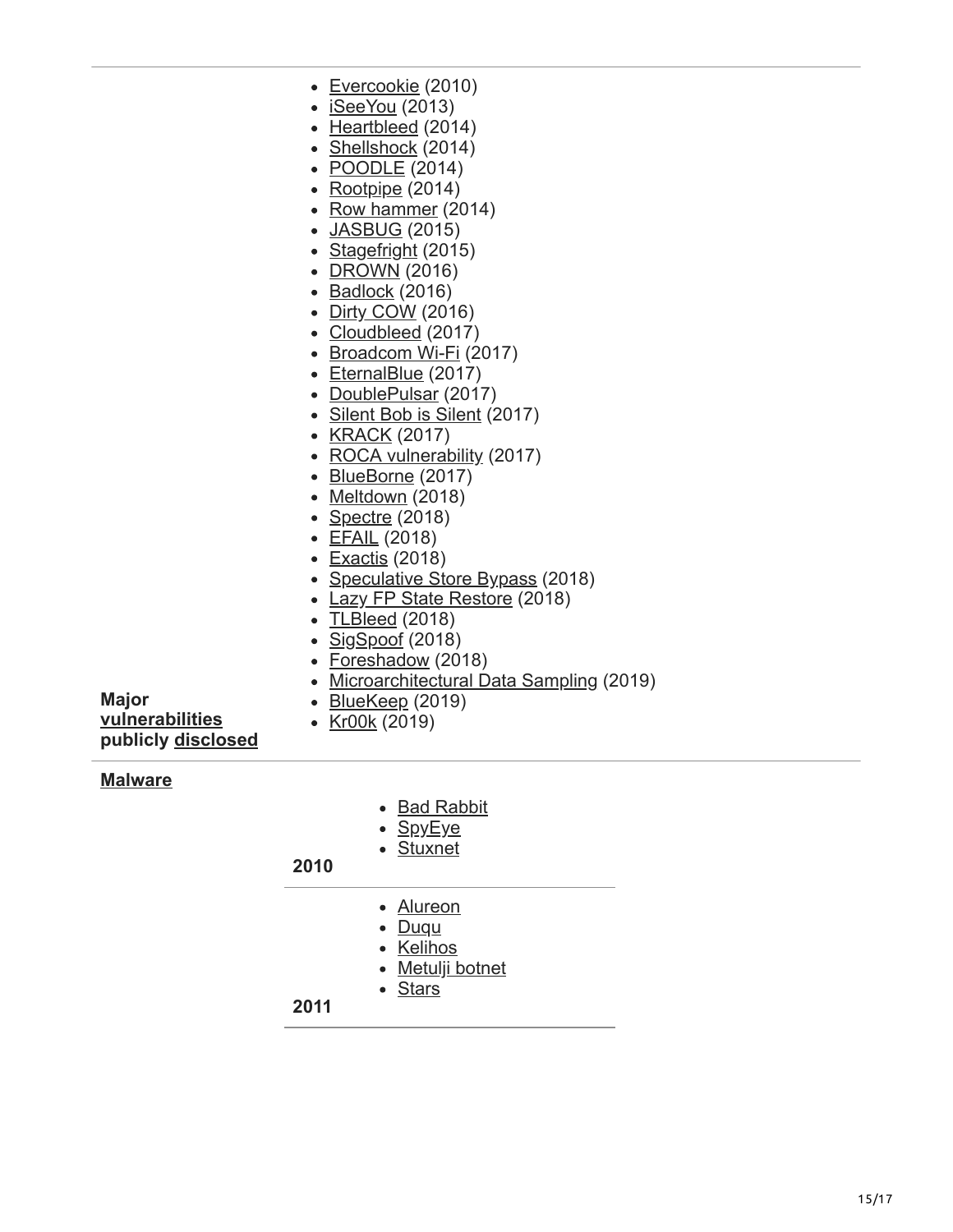| 2012 | • Carna<br>• Dexter<br>• <u>FBI</u><br>• Flame<br>• Mahdi<br>• Red October<br>· Shamoon                                                            |
|------|----------------------------------------------------------------------------------------------------------------------------------------------------|
| 2013 | • CryptoLocker<br>• DarkSeoul                                                                                                                      |
| 2014 | • Brambul<br>• Carbanak<br>• Careto<br>• DarkHotel<br><u>• Duqu 2.0</u><br>• FinFisher<br>· Gameover ZeuS<br>∙ <u>Regin</u>                        |
| 2015 | • Dridex<br>• Hidden Tear<br>• Rombertik<br>• TeslaCrypt                                                                                           |
| 2016 | • Hitler<br>∙ <u>Jigsaw</u><br>· KeRanger<br><b>MEMZ</b><br>$\bullet$<br><u>Mirai</u><br>$\bullet$<br>• Pegasus<br>• Petya (NotPetya)<br>• X-Agent |
| 2017 | <b>BrickerBot</b><br>• Kirk<br><u>• LogicLocker</u><br>• <i>Rensenware</i> ransomware<br>• <u>Triton</u><br><b>WannaCry</b><br>· XafeCopy          |